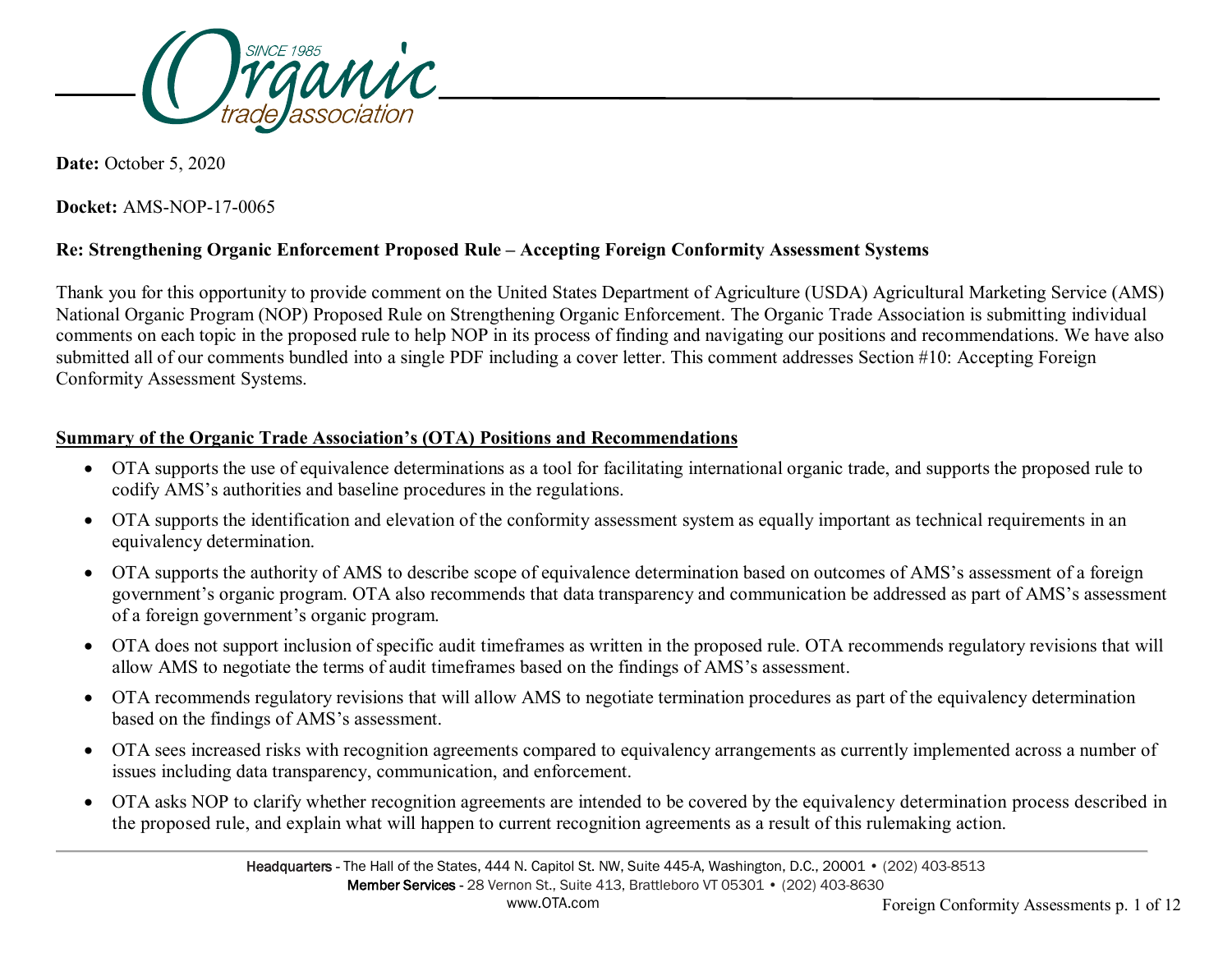

• OTA supports the implementation of the proposals in this section (with OTA requested revisions) within one year after publication of the final rule.

## **Background**

The Organic Foods Production Act part 6505(b) states (emphasis added), "Imported agricultural products may be sold or labeled as organically produced if the Secretary determines that such products have been produced and handled under an organic certification program that provides safeguards and guidelines governing the production and handling of such products that are at least equivalent to the requirements of this chapter." This provision allows agricultural products that are certified to another country's equivalent organic certification program to be imported and represented as organic in the United States. These international partnerships have served as an effective tool for facilitating trade of organic products without requiring certified operations to have multiple organic certifications.

Currently USDA is engaged in several international trade arrangements that facilitate trade of organic products. Each arrangement has its own unique terms and scope. **Equivalency arrangements** have been established with Canada, European Union, Japan, South Korea, Switzerland, and Taiwan (UK is pending). Equivalency arrangements are partnerships in which the United States and another country determine that each other's organic programs are equivalent so that organic products can be sold in either country with just one organic certification. **Recognition agreements** have been established with India, Israel and New Zealand. Recognition agreements are partnerships in which the United States authorizes another country's government to accredit certifying agents in that country to certify organic operations in that country to the USDA organic standards, and those certified products can then be sold in the United States as organic.

#### **NOP Questions**

*1. AMS seeks comment regarding whether the public sees a differential risk to enforcement associated with certain organic trade relationships. Specifically, compared with organic equivalence determinations, are there increased risks associated with recognition agreements where other countries' governments oversee the implementation of NOP certification?*

Yes. OTA sees increased risks with recognition agreements compared to equivalency arrangements across a number of issues including data transparency, communication, and enforcement. We also asks NOP to clarify what will happen to current recognition agreements as a result of this rulemaking action. Please see below for more information about OTA's position on recognition agreements.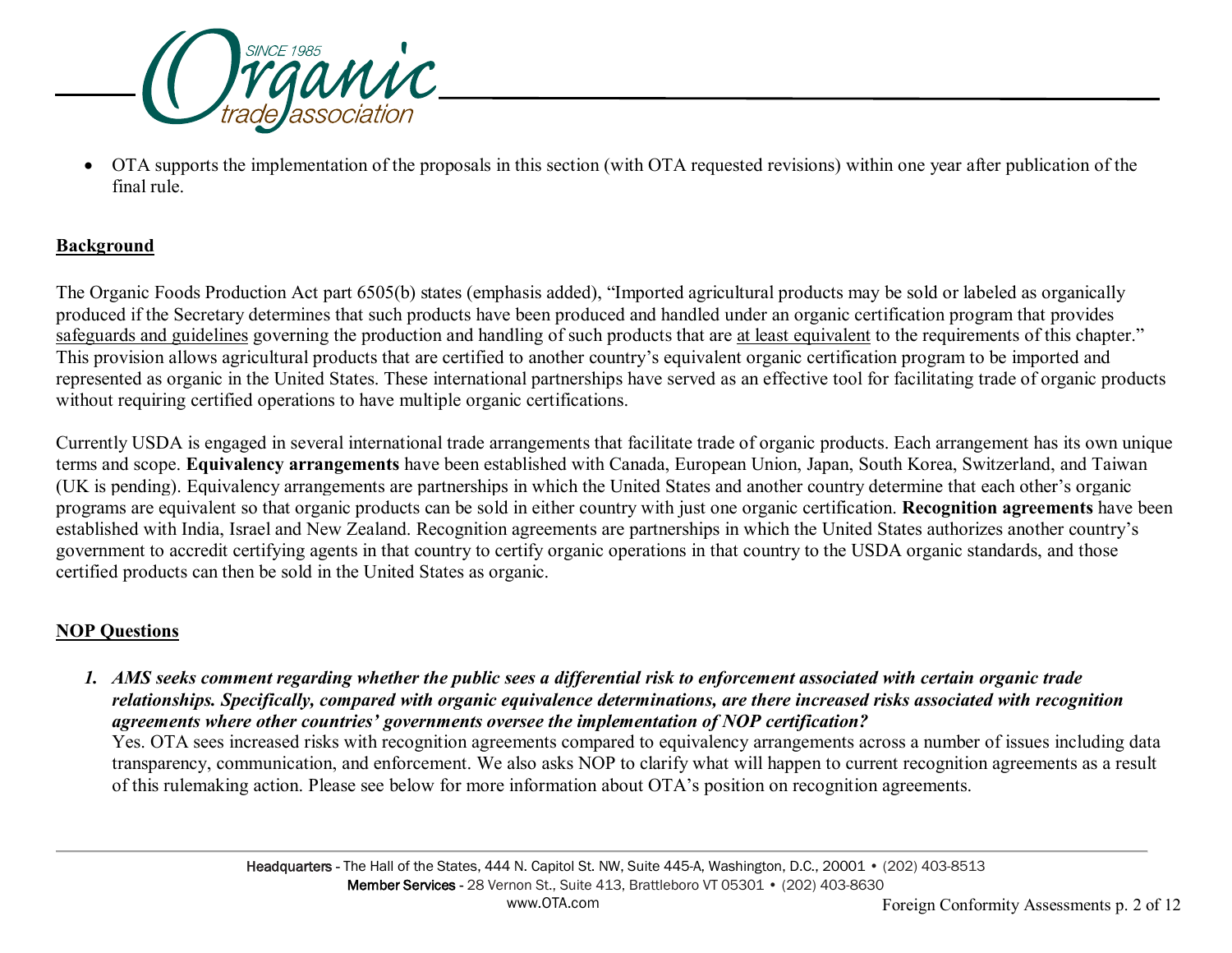<span id="page-2-2"></span><span id="page-2-1"></span><span id="page-2-0"></span>

## **OTA's Positions and Recommendations**

- **OTA supports the use of equivalence determinations as a tool for facilitating international organic trade, and supports the proposed rule to codify AMS's authorities and baseline procedures in the regulations.** There are currently multiple bilateral and unilateral organic equivalency arrangements in play between the U.S. and our larger trading partners. These equivalency arrangements are key factors in facilitating trade, yet they also strengthen government to government relationships. The provisions of the proposed rule are effective to provide more transparency in the procedures used by NOP to establish these partnerships. The current regulations do not contain specific procedures used by AMS to establish equivalency arrangements. Such procedures have historically been maintained in the NOP Program Handbook. Two documents have been archived<sup>[1](#page-2-0)</sup> (NOP [2](#page-2-1)100 and NOP 2014) and one instruction<sup>2</sup> on Recognition Agreements is effective (NOP 2200). An Audit Report<sup>[3](#page-2-2)</sup> by the USDA Office of Inspector General in 2017 OIG Report identified two findings that are relevant to the topic of foreign conformity assessments (Finding #1 - Equivalency Determination Process Not Fully Transparent; Finding #4 - Onsite Audits Not Conducted Timely).
- **OTA supports the identification and elevation of the conformity assessment system as equally important as technical requirements in an equivalency determination.** Historically, the primary method of evaluating equivalency was through overcoming barriers to differences in practice standards and allowed or prohibited inputs. As there are several major agreements up for renewal or are being revised, there is now a larger consideration of oversight and integrity at the center of these discussions. It is critical that foreign governments have sufficient oversight, accreditation, compliance and enforcement control in place to ensure that their organic technical requirements are applied and enforced. All equivalency arrangements should be based on systems of comparable rigor and standards, and this follows for continuous compliance assessment. The integrity of the conformity assessment system is pivotal to ensuring the continued success of equivalency arrangements and recognition agreements.
- **OTA supports the authority of AMS to describe the scope of equivalence determinations based on outcomes of AMS's assessment of the foreign government's organic program.** The terms and scope of any equivalence determination should be customized to the unique characteristics of the foreign government's organic program conformity assessment system and technical requirements. The assessment process is a critical step in collecting information to determine the terms and scope of any potential future equivalence determination. To ensure clarity of the items that should be included in the AMS assessment, the regulations should include specific references to conformity

-

<sup>1</sup> <https://www.ams.usda.gov/sites/default/files/media/NOP-ArchivedDocs.pdf>

<sup>&</sup>lt;sup>2</sup> <https://www.ams.usda.gov/sites/default/files/media/2200.pdf>

<sup>3</sup> <https://www.usda.gov/sites/default/files/01601-0001-21.pdf>

Headquarters - The Hall of the States, 444 N. Capitol St. NW, Suite 445-A, Washington, D.C., 20001 • (202) 403-8513 Member Services - 28 Vernon St., Suite 413, Brattleboro VT 05301 • (202) 403-8630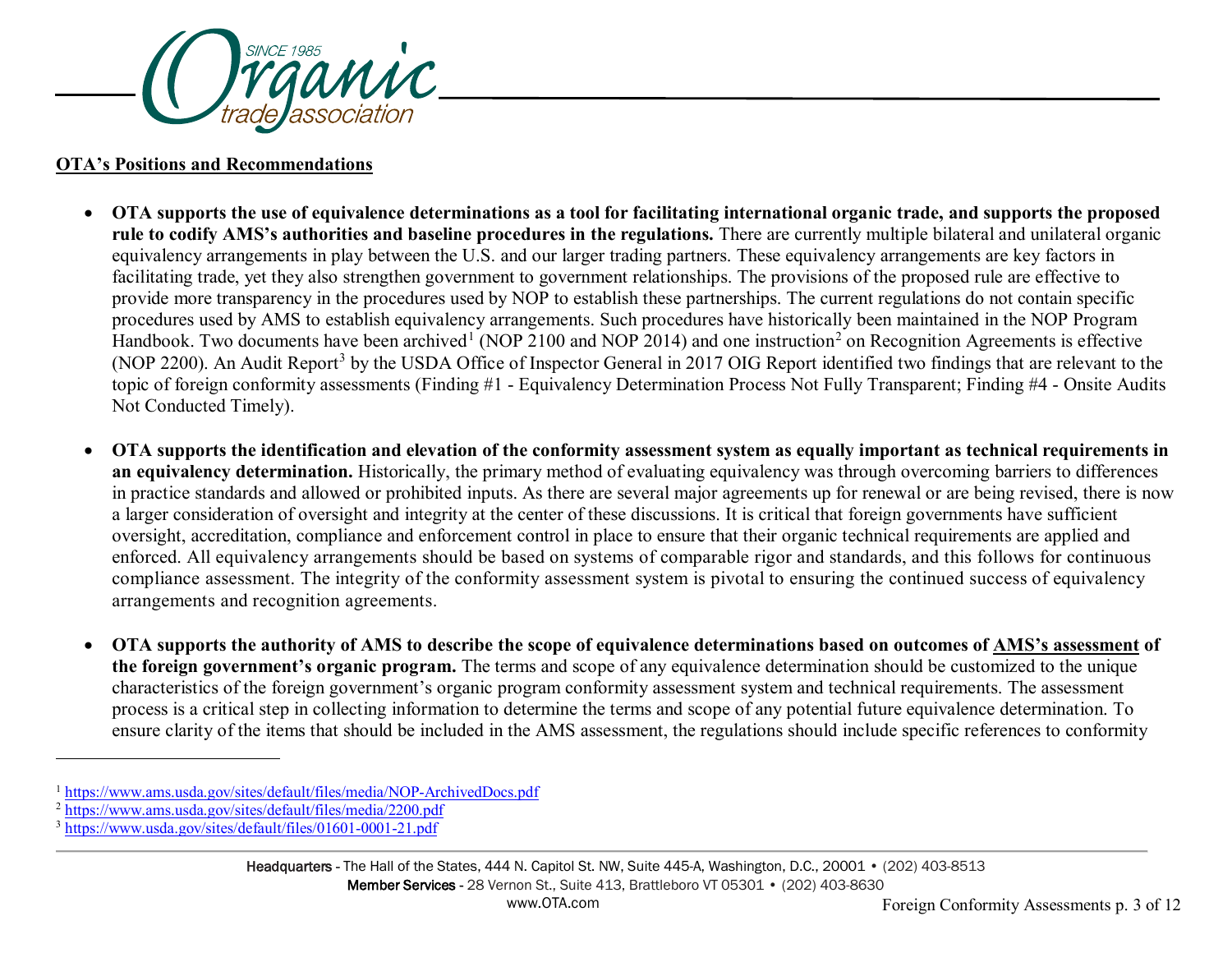

assessment system and technical requirements. Additional key elements such as data transparency and communication should also be included. AMS should negotiate terms of the equivalence determination, such as audit time-frames and termination procedures, based on the findings of AMS's assessment of a foreign government's organic program. AMS also should have the authority to amend the scope and terms of an equivalence determination as needed based on the outcomes of its assessment and any subsequent audits.

- **→ Recommendation:** Revise §205.511(b) to specifically identify items that should be included in AMS's assessment of the foreign government's organic program. *See OTA's requested revisions in Table 9 below*.
- **OTA recommends that data transparency be addressed as part of AMS's assessment of a foreign government's organic program.** From the trade side, there is increasing skepticism from the private sector that we are losing data transparency. Organic producers and handlers certified to an equivalent foreign country's systems do not currently provide the same level of data transparency as USDA-certified organic operations that are listed in the NOP Organic Integrity Database. Equivalence determinations should include an assessment of the foreign country's system of data collection and reporting and work towards greater transparency of data. Ideally, information on certified operations (certificates) and certifiers (accreditation documents) should be available, comparable to the NOP Organic Integrity Database. We support global use of the NOP Organic Integrity Database, but if not possible, we recommend investing in the development of some additional system that gives organic operations and certifying agents access to the same type of information about certified operations around the world operating under equivalency arrangements or recognition agreements and selling product into the United States. The system should include operations in equivalent countries eligible to export to the U.S. as organic and operations certified to the USDA regulations by a certifier operating under a recognition agreement.
	- **→ Recommendation:** Revise §205.511(b) to include data transparency as an element to be addressed by AMS in its assessment of a foreign government's organic program. *See OTA's requested revisions in Table 9 below*.
- **OTA recommends that communication be addressed as part of AMS's assessment of a foreign government's organic program.** Communication is a key element of a foreign country's conformity assessment system that must be evaluated during equivalence determinations. The extent to which parties are notified of adverse actions affecting the certification of an operation or accreditation of a certifying agency should be assessed. The capacity to transfer information among certifiers and between authorities to support investigations should be taken into consideration as part of the assessment. As described throughout the proposed rule, information sharing among certifiers is a critical part of oversight and enforcement capabilities. The same benefits extend to communications between the enforcement authorities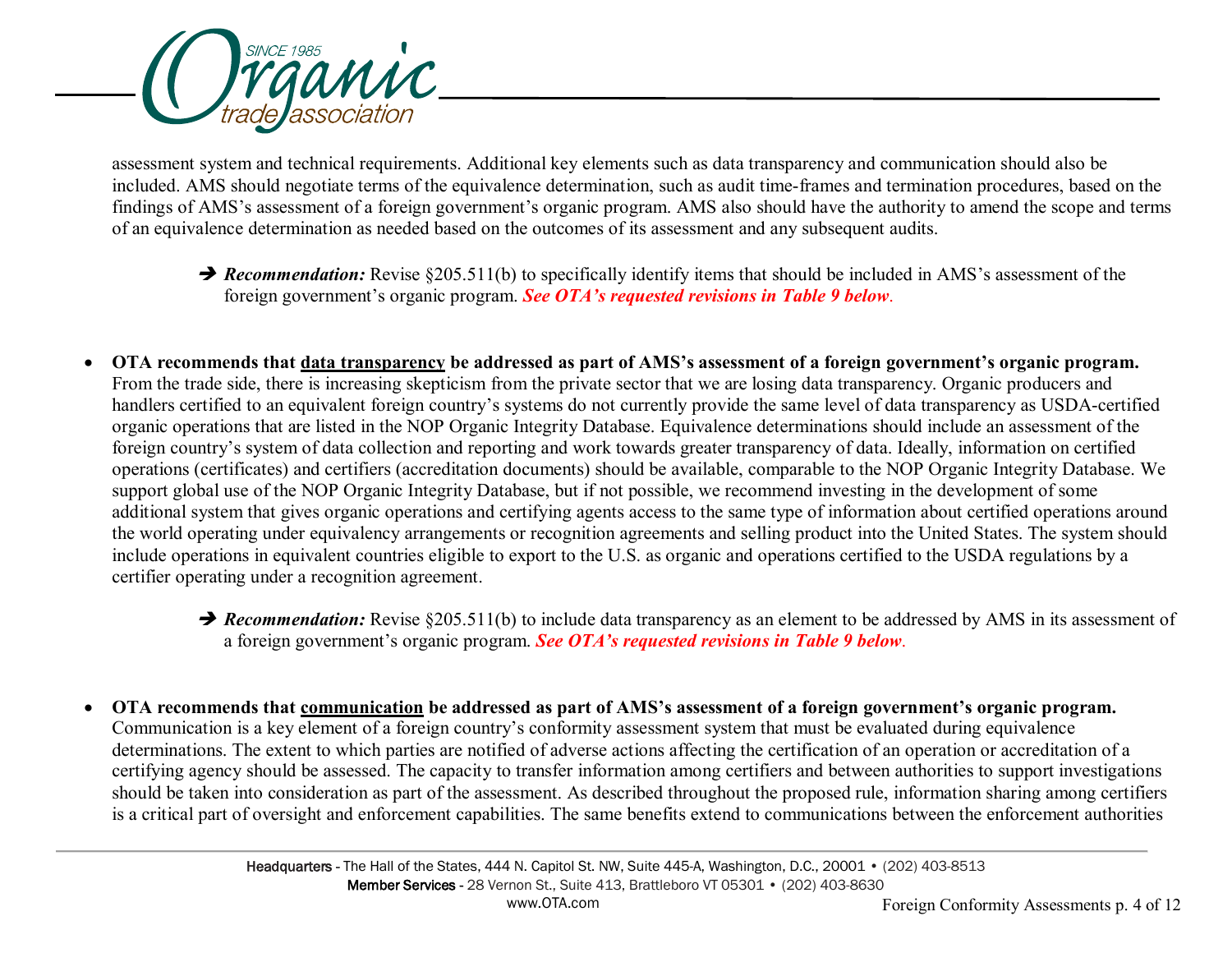

of trading partners, certification bodies in regions and countries covered by equivalency arrangements and recognition agreements, and other institutions that protect organic integrity. The capacity to provide clear, accurate, and timely communications will help achieve the broader goal of oversight and integrity.

- **→ Recommendation:** Revise §205.511(b) to include communication as an element to be addressed by AMS in its assessment of a foreign government's organic program. *See OTA's requested revisions in Table 9 below*.
- **OTA does not support inclusion of specific audit timeframes as written in the proposed rule.** The regulations must avoid overly prescriptive review and reassessment schedules, and protect flexibility to accommodate unavoidable limitations of each country to participate in audits. Prescriptive timelines are ill-advised especially if they would implicate the other country to comply, as it may not be reasonable to expect other countries to comply with this prescriptive regulatory text.

Furthermore, the proposed rule text is unclear about the several aspects of the audits. The proposed rule refers to both a 2-year audit cycle and a 5-year audit cycle, but the purpose and scope of each of these types of audits are unclear. The proposed rule is unclear about whether these audits implicate the other country, or if either of the audits are required to be onsite. The proposed rule text is also unclear on the intent behind the proposed 2-year cycle. The preamble describes that the mid-term audit cycles are intended to mirror ISO standards, and are intended to provide flexibility in scheduling the mid-cycle reviews to accommodate unavoidable factors in both countries that can impact timing. However, the prescriptive 2-year time line is *not flexible* and would result in *two* mid-cycle reviews per 5-year reassessment cycle. It is also not clear whether the 2-year review is intended to be onsite and how the scope of the 2-yr review differs from the 5-year reassessment.

**OTA recommends regulatory revisions that will allow AMS to negotiate the terms of audit timeframes based on the findings of AMS's assessment.** The regulations should allow flexibility for AMS to negotiate the terms of the renewal timing, frequency, and procedures for reassessing the equivalency termination. AMS should negotiate these terms as part of the equivalence determination based on the findings of AMS's assessment of a foreign government's organic program. Certain countries' programs may warrant more frequent or less frequency re-reviews based on the unique characteristics of the program's conformity assessment systems. OTA recommends an audit timeframe that is agreed to by both parties during the equivalency determination process based on outcomes of AMS's assessment of the other country's systems. There should be two kinds of audits. The first type should be a mid-term audit that should only implicate NOP and not implicate the other country. The second type is a full reassessment of the arrangement that involves both countries' governments and should be conducted on a longer timeline than the mid-term audits. The audit timeframes must allow for flexibility to accommodate unavoidable limitations of each country to participate in audits.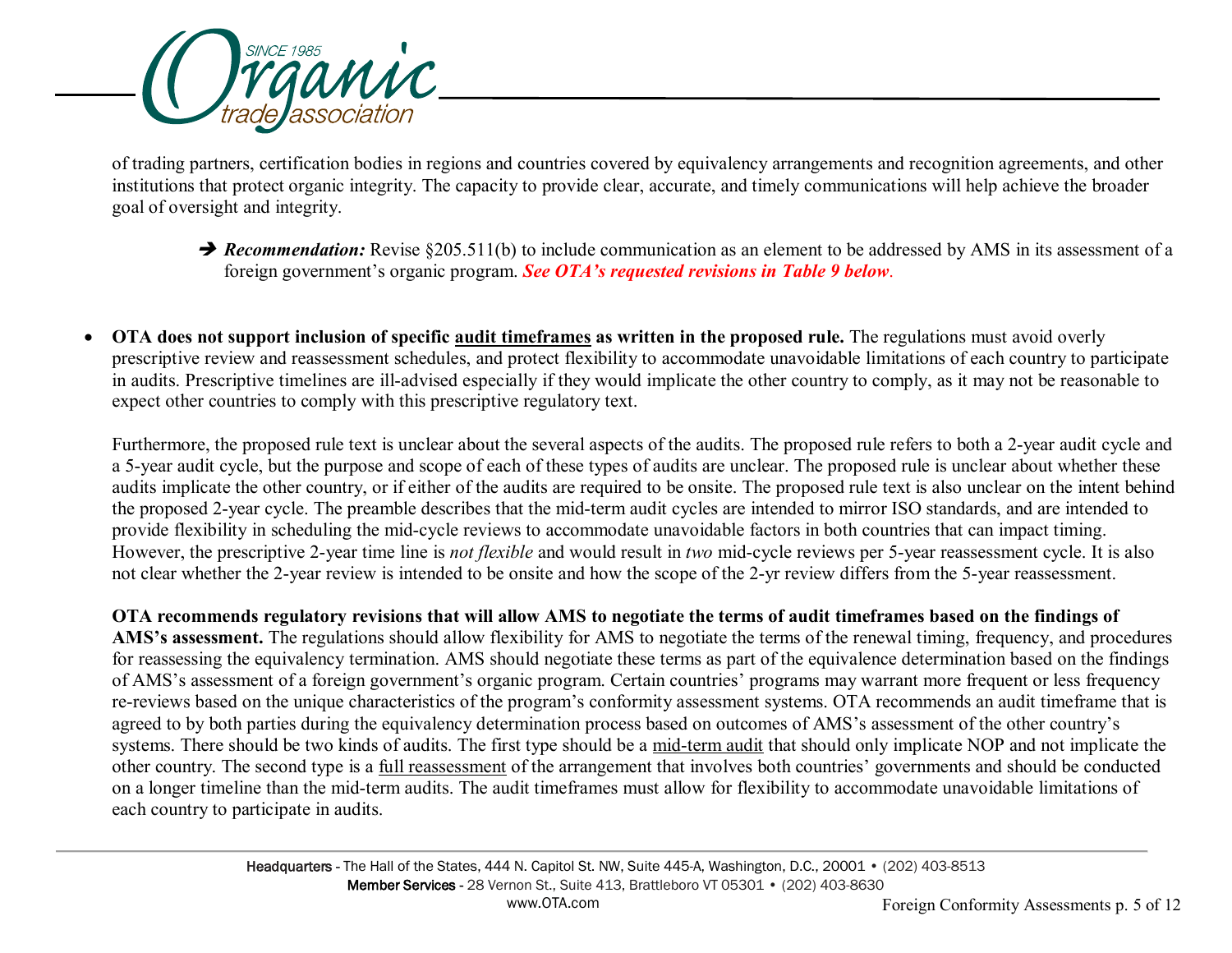

**→ Recommendation:** Revise §205.511(c) to allow flexibility for AMS to negotiate terms of renewal audit cycles as part the equivalence determination based on the findings of its assessment of the foreign government's organic program, and revise §205.511(d) to remove prescriptive audit schedules. *OTA's requested revisions in Table 9 below*.

If NOP does not accept OTA's recommended revisions, we ask NOP to please provide an explanation of NOP's intent behind the scope and timing of the proposed 2-year audit cycle to address our concerns described above.

- **OTA recommends regulatory revisions that will allow AMS to negotiate termination procedures as part of the equivalency determination based on the findings of AMS's assessment.** Although the proposed rule identifies the conditions under which an equivalency determination may be terminated, it does not specify the procedures that should be followed by each party to carry out a termination. AMS should negotiate termination procedures as part of the equivalency determination so that termination of trade arrangements can be carried out in an orderly manner. For example, procedures should in place to provide an appropriate transition period to allow time for certifiers to get accredited under a new foreign government, and/or for certified operators to switch certifiers, and to give public notice to trade in advance of terminating an agreement.
	- **→ Recommendation:** Revise §205.511(c) to allow flexibility for AMS to negotiate terms of termination procedures as part the equivalence determination based on the findings of its assessment of the foreign government's organic program. *See OTA's requested revisions in Table 9 below*.
- **OTA sees increased risks with recognition agreements compared to equivalency arrangements.** In the proposed rule, AMS asks for comments regarding whether the public sees a differential risk to enforcement associated with certain organic trade relationships: Specifically, compared with organic equivalence determinations, AMS asks if there are increased risks associated with recognition agreements where other countries' governments oversee the implementation of NOP certification. As described above, recognition agreements are partnerships in which the U.S. authorizes another country's government to accredit certifying agents in that country to certify operations within that country to the USDA organic standards. The U.S. has established recognition agreements with India, Israel and New Zealand.

OTA sees increased risks with recognition agreements compared to equivalency arrangements as currently implemented across a number of issues including data transparency, communication, and enforcement. The lack of data transparency is one of the top cited concerns with recognition agreements. While all other NOP-certified operations are listed in the NOP Organic Integrity Database, the operations certified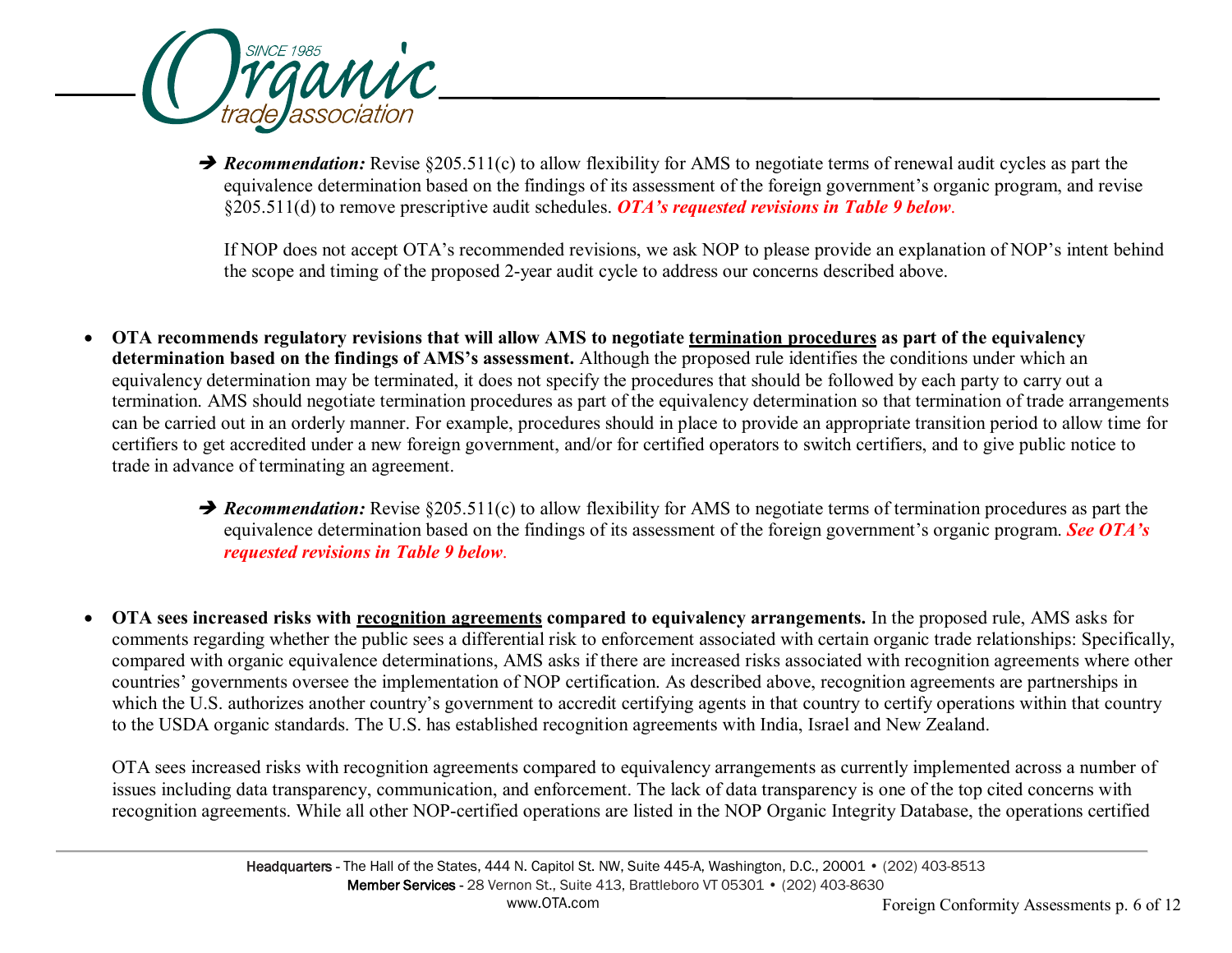

under recognition agreements are not included. Currently there is no transparency on the identities and certification status of certified operations, thus posing significant difficulties for trading partners to validate organic certificates. Also information on accreditation status and authorized scope of certification agencies is not available comparable to that available in the NOP Organic Integrity Database for USDAaccredited certification agencies. We also see concerns raised about the extent to which governmental authorities are implementing the NOP rule including associated guidance and policy. Lastly, we are concerned about the lack of alignment on decertification, revocation and reinstatement procedures of other countries operating under recognition agreements.

As currently implemented, recognition agreements are distinct from equivalency arrangements and would not appear to fit in to the equivalency determination process as described in the proposed rule. However, NOP does not explain whether recognition agreements are intended to be covered by this process of equivalence determination, and this needs clarification. Parts of the preamble in the proposed rule would suggest that recognition agreements *are covered* by this process of equivalence determination. For example, in the preamble AMS describes that the equivalence determination process has been used to establish trade arrangements for organic products with 10 other countries, 3 of which are recognition agreements. However other parts of the proposed rule would suggest that that recognition agreements *are not covered* by this rulemaking action. The text proposed in §205.511(a) in the proposed rule refers only to foreign product that is "certified under the USDA organic regulations by a USDA-accredited certifying agent" or "produced and handled under another country's organic certification program." It doesn't seem that a recognition agreement would fall under either of these options because the product is not certified by a USDA-accredited certifying agent nor is certified by its own country's equivalent organic program (recognition agreements use USDA's organic programs, not its own). Also, the way that NOP phrases its request for comments asks about recognition agreements as "compared [to] organic equivalence determination," implies that recognition agreements are not equivalence determinations. **OTA asks NOP to clarify whether recognition agreements are intended to be covered by the equivalency determination process described in the proposed rule, and explain what will happen to current recognition agreements as a result of this rulemaking action.**

• OTA supports the implementation of the proposals in this section (with OTA requested revisions) within one year after publication of the final rule.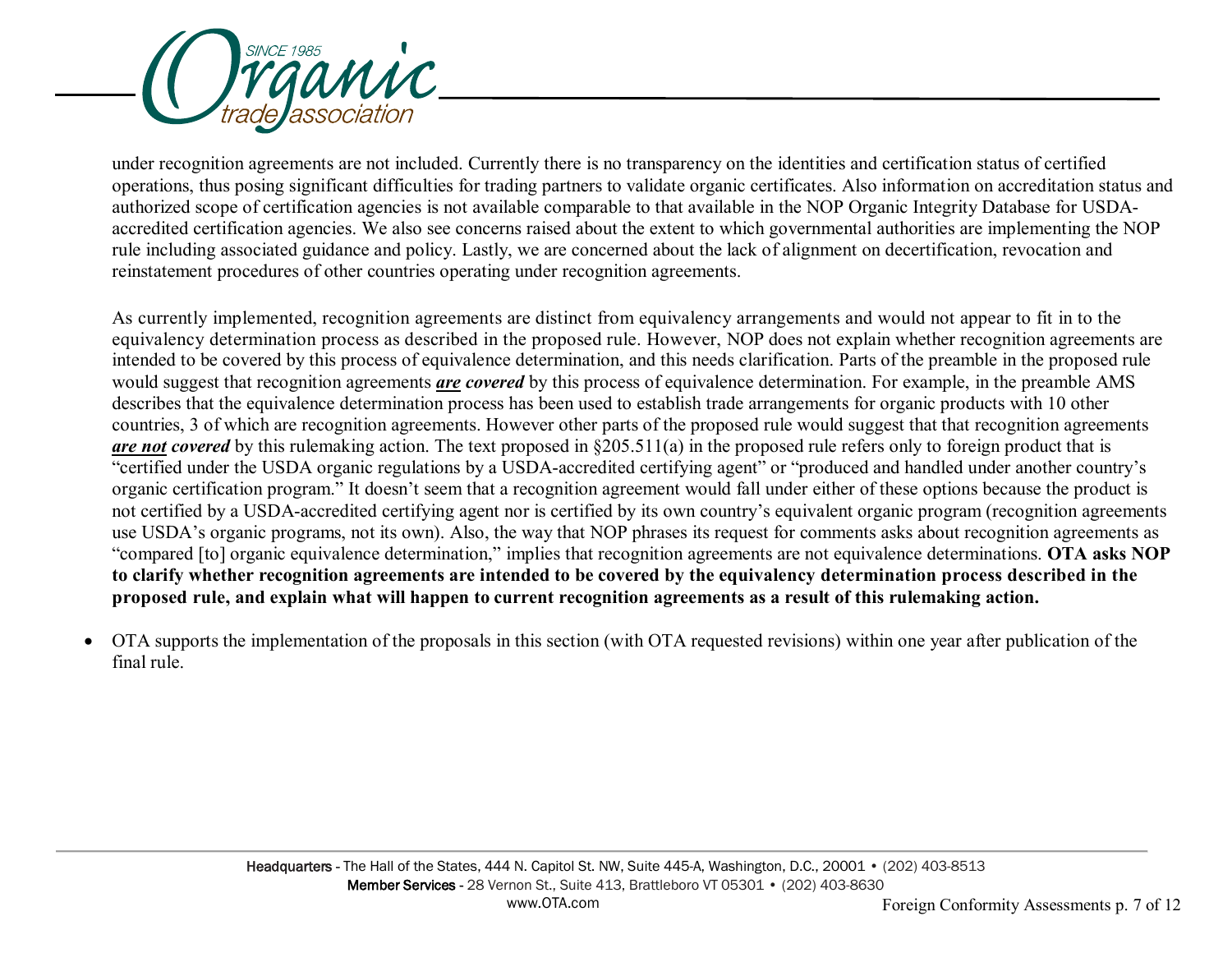

# **Table 9: OTA's Requested Revisions to the Proposed Rule and Recommendations for Guidance**

| <b>Action &amp;</b><br><b>Section</b>                                                                                                                                                                                                                                                                                                                                                                             | <b>Proposed Rule Text</b>                                                                                                                                                                                                                                                          | Revisions and/or Guidance needed to implement OTA's Positions<br>and improve the quality, clarity or utility of the proposed rule                                                                                                                                                                         |  |
|-------------------------------------------------------------------------------------------------------------------------------------------------------------------------------------------------------------------------------------------------------------------------------------------------------------------------------------------------------------------------------------------------------------------|------------------------------------------------------------------------------------------------------------------------------------------------------------------------------------------------------------------------------------------------------------------------------------|-----------------------------------------------------------------------------------------------------------------------------------------------------------------------------------------------------------------------------------------------------------------------------------------------------------|--|
| 205.2<br>Add new<br>term                                                                                                                                                                                                                                                                                                                                                                                          | Conformity assessment system. All activities undertaken<br>by a government to ensure that the applicable technical<br>requirements for the production, handling, and processing<br>of organic agricultural products are fully and consistently<br>applied from product to product. | <b>Revision needed</b> to clarify elements that should be included in the<br>conformity assessment:<br>Examples from preamble: accreditation and oversight of<br>certifying agents, and compliance and enforcement activities<br><b>Revision needed</b> to clarify what is meant by "product to product." |  |
| OTA Requested Revision: Conformity assessment system. All oversight, accreditation, compliance and enforcement activities undertaken by a<br>government to ensure that the applicable technical requirements for the production, handling, and processing of organic agricultural products are<br>fully and consistently applied and enforced from product to product across all certified entities and products. |                                                                                                                                                                                                                                                                                    |                                                                                                                                                                                                                                                                                                           |  |
| 205.2<br>Add new<br>term                                                                                                                                                                                                                                                                                                                                                                                          | Technical requirements. A system of relevant laws,<br>regulations, regulatory practices, and procedures that<br>address the production, handling, and processing of<br>organic agricultural products.                                                                              | Revision needed to clarify elements included in the assessment of<br>technical requirements:<br>Add Examples from preamble: development of standards, policies<br>and procedures<br>Add production practices and inputs                                                                                   |  |
| OTA Requested Revision: Technical requirements. A system of relevant laws, regulations, regulatory practices, standards, policies, and<br>procedures (and the development thereof) that address the production, handling, and processing of organic agricultural products, including but not<br>limited to production practices, processing and handling practices, and allowed and prohibited inputs.            |                                                                                                                                                                                                                                                                                    |                                                                                                                                                                                                                                                                                                           |  |
| 205.511(a)<br>Add new<br>section                                                                                                                                                                                                                                                                                                                                                                                  | Accepting foreign conformity assessment systems.                                                                                                                                                                                                                                   |                                                                                                                                                                                                                                                                                                           |  |
|                                                                                                                                                                                                                                                                                                                                                                                                                   |                                                                                                                                                                                                                                                                                    |                                                                                                                                                                                                                                                                                                           |  |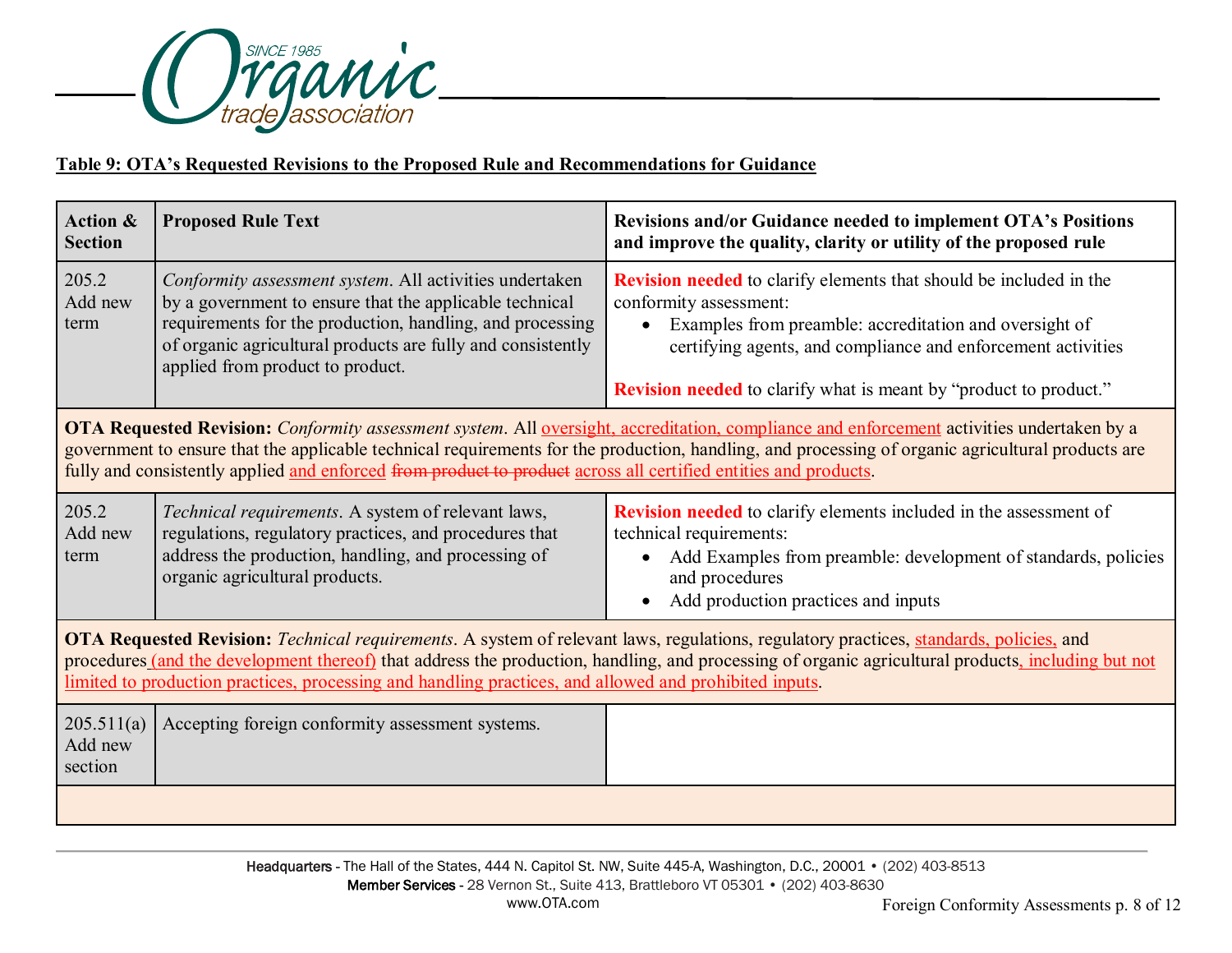

| 205.511(a)<br>Add                                                                                                                                                                                                                                                                                                                                                                      | Foreign product may be certified under the USDA<br>organic regulations by a USDA-accredited certifying<br>agent and imported for sale in the United States. Foreign<br>product that is produced and handled under another<br>country's organic certification program may be sold,<br>labeled, or represented as organically produced in the<br>United States if AMS determines that such organic<br>certification program provides technical requirements and<br>a conformity assessment system governing the production<br>and handling of such products that are at least equivalent<br>to the requirements of the Act and the regulations in this<br>part ("equivalence determination").                                                            | <b>Revision needed</b> to clarify what is an equivalency determination.<br>Add definition to §205.2 using language from this section.<br>$\bullet$                                                                                                                                                                                                                                                                                                                               |  |  |
|----------------------------------------------------------------------------------------------------------------------------------------------------------------------------------------------------------------------------------------------------------------------------------------------------------------------------------------------------------------------------------------|--------------------------------------------------------------------------------------------------------------------------------------------------------------------------------------------------------------------------------------------------------------------------------------------------------------------------------------------------------------------------------------------------------------------------------------------------------------------------------------------------------------------------------------------------------------------------------------------------------------------------------------------------------------------------------------------------------------------------------------------------------|----------------------------------------------------------------------------------------------------------------------------------------------------------------------------------------------------------------------------------------------------------------------------------------------------------------------------------------------------------------------------------------------------------------------------------------------------------------------------------|--|--|
| <b>OTA Requested Revision:</b><br>Add to 205.2: <i>Equivalence determination</i> . A determination by AMS that another county's organic certification program provides technical<br>requirements and a conformity assessment system governing the production and handling of products that are at least equivalent to the<br>requirements of the Act and the regulations in this part. |                                                                                                                                                                                                                                                                                                                                                                                                                                                                                                                                                                                                                                                                                                                                                        |                                                                                                                                                                                                                                                                                                                                                                                                                                                                                  |  |  |
| 205.511(b)<br>Add                                                                                                                                                                                                                                                                                                                                                                      | Countries desiring to establish eligibility of product<br>certified under that country's organic certification<br>program to be sold, labeled or represented as organically<br>produced in the United States may request an equivalence<br>determination from AMS. A foreign government must<br>maintain compliance and enforcement mechanisms to<br>ensure that its organic certification program is fully<br>meeting the terms and conditions of any equivalence<br>determination provided by AMS pursuant to this section.<br>To request this determination, the requesting country<br>must submit documentation that fully describes its<br>technical requirements and conformity assessment<br>system. If AMS determines it can proceed, AMS will | <b>Revision needed</b> to implement OTA's Positions described above<br>regarding <b>AMS's assessment</b> , data transparency and communication.<br>The regulations should specifically identify items that should be included<br>in AMS's assessment of the foreign government's organic program.<br>Add conformity assessment system<br>Add technical requirements<br>Add data transparency<br>Add communication<br>Additional detail could be reserved for guidance as needed. |  |  |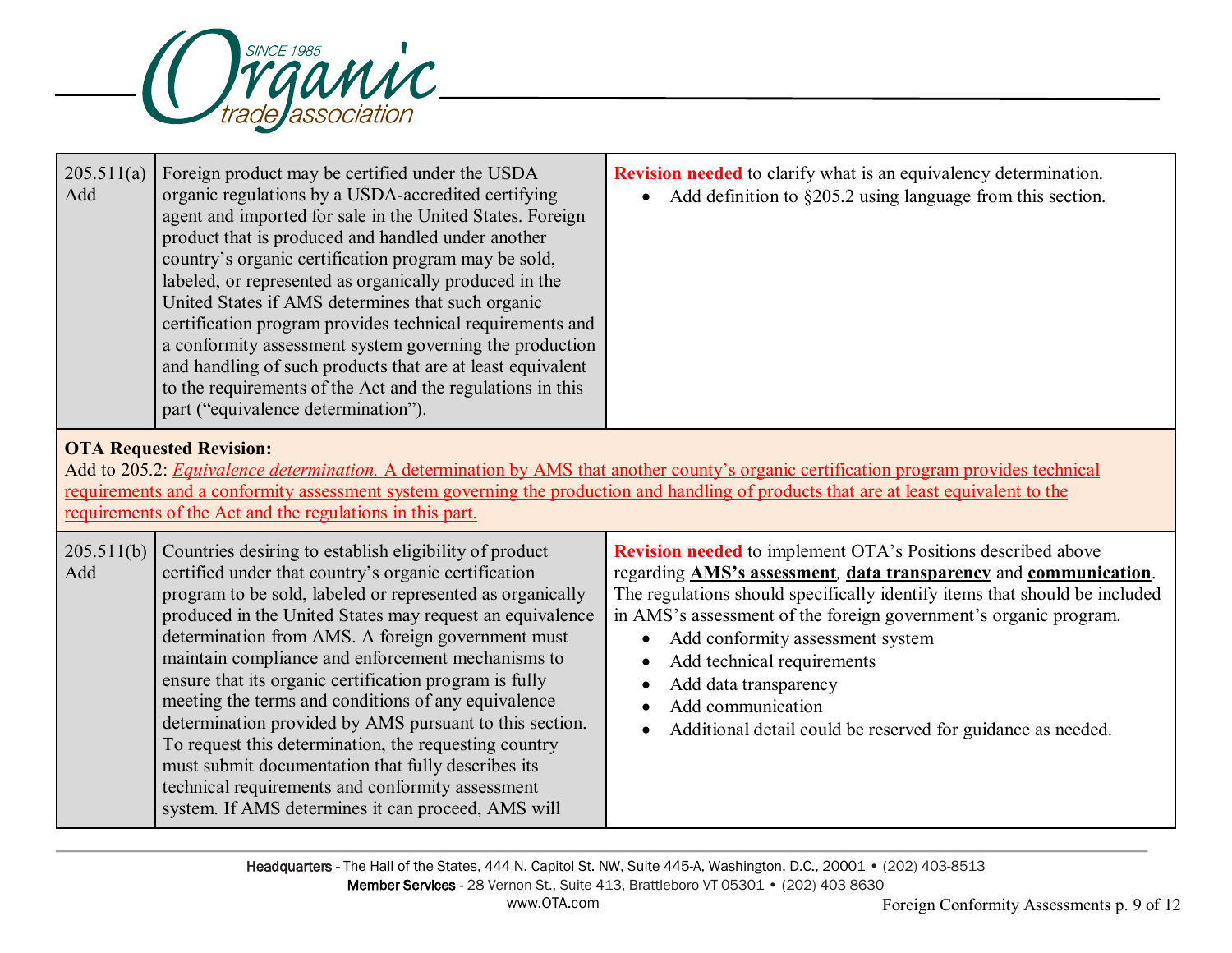

|                                                                                                                                                                                                                                                                                                                       | conduct an assessment of the country's organic<br>certification program to evaluate whether it is equivalent.                                                                                                                                                                                                                                                                                                                                                                                                                                                                                                                                                                                                                                                                                                                                                                                                                                                                                                                                                                                  |                                                                                                                                                                                                                                                                                                                                                                                                                                                                                                                                        |  |
|-----------------------------------------------------------------------------------------------------------------------------------------------------------------------------------------------------------------------------------------------------------------------------------------------------------------------|------------------------------------------------------------------------------------------------------------------------------------------------------------------------------------------------------------------------------------------------------------------------------------------------------------------------------------------------------------------------------------------------------------------------------------------------------------------------------------------------------------------------------------------------------------------------------------------------------------------------------------------------------------------------------------------------------------------------------------------------------------------------------------------------------------------------------------------------------------------------------------------------------------------------------------------------------------------------------------------------------------------------------------------------------------------------------------------------|----------------------------------------------------------------------------------------------------------------------------------------------------------------------------------------------------------------------------------------------------------------------------------------------------------------------------------------------------------------------------------------------------------------------------------------------------------------------------------------------------------------------------------------|--|
|                                                                                                                                                                                                                                                                                                                       | OTA Requested Revision: Countries desiring to establish eligibility of product certified under that country's organic certification program to be<br>sold, labeled or represented as organically produced in the United States may request an equivalence determination from AMS. A foreign<br>government must maintain compliance and enforcement mechanisms to ensure that its organic certification program is fully meeting the terms and<br>conditions of any equivalence determination provided by AMS pursuant to this section. To request this determination, the requesting country must<br>submit documentation that fully describes its technical requirements and conformity assessment system. If AMS determines it can proceed, AMS<br>will conduct an assessment of the country's organic certification program to evaluate whether it is equivalent. AMS's assessment must include an<br>evaluation of the country's conformity assessment system and technical requirements as defined in 205.2, as well as the country's systems for data<br>transparency and communication. |                                                                                                                                                                                                                                                                                                                                                                                                                                                                                                                                        |  |
| 205.511(c)<br>Add                                                                                                                                                                                                                                                                                                     | AMS will describe the scope of an equivalence<br>determination.                                                                                                                                                                                                                                                                                                                                                                                                                                                                                                                                                                                                                                                                                                                                                                                                                                                                                                                                                                                                                                | <b>Revision needed</b> to implement OTA's Positions described above<br>regarding <b>audit timeframes</b> and <b>termination procedures</b> . The<br>regulations should allow flexibility for AMS to negotiate terms of<br>renewal audit cycles and termination procedures as part the equivalence<br>determination based on the findings of its assessment of the foreign<br>government's organic program.<br>Add renewal audit timelines<br>Add termination procedures<br>Additional detail could be reserved for guidance as needed. |  |
| OTA Requested Revision: AMS will describe the scope of an equivalence determination, as well as terms and conditions regarding renewal<br>audits and termination procedures of the equivalence determination, based on AMS's assessment of the foreign government's organic program as<br>described in $205.511(b)$ . |                                                                                                                                                                                                                                                                                                                                                                                                                                                                                                                                                                                                                                                                                                                                                                                                                                                                                                                                                                                                                                                                                                |                                                                                                                                                                                                                                                                                                                                                                                                                                                                                                                                        |  |
| 205.511(d)<br>Add                                                                                                                                                                                                                                                                                                     | AMS will conduct reviews on a two-year cycle,<br>beginning at the close of the prior review, to assess the<br>effectiveness of the foreign government's organic<br>certification program. AMS will reassess a country's                                                                                                                                                                                                                                                                                                                                                                                                                                                                                                                                                                                                                                                                                                                                                                                                                                                                        | Revision needed to implement OTA Position on <b>audit timeframes</b> . The<br>regulations must avoid overly prescriptive review and reassessment<br>schedules, and protect flexibility to accommodate unavoidable limitations<br>of each country to participate in audits.                                                                                                                                                                                                                                                             |  |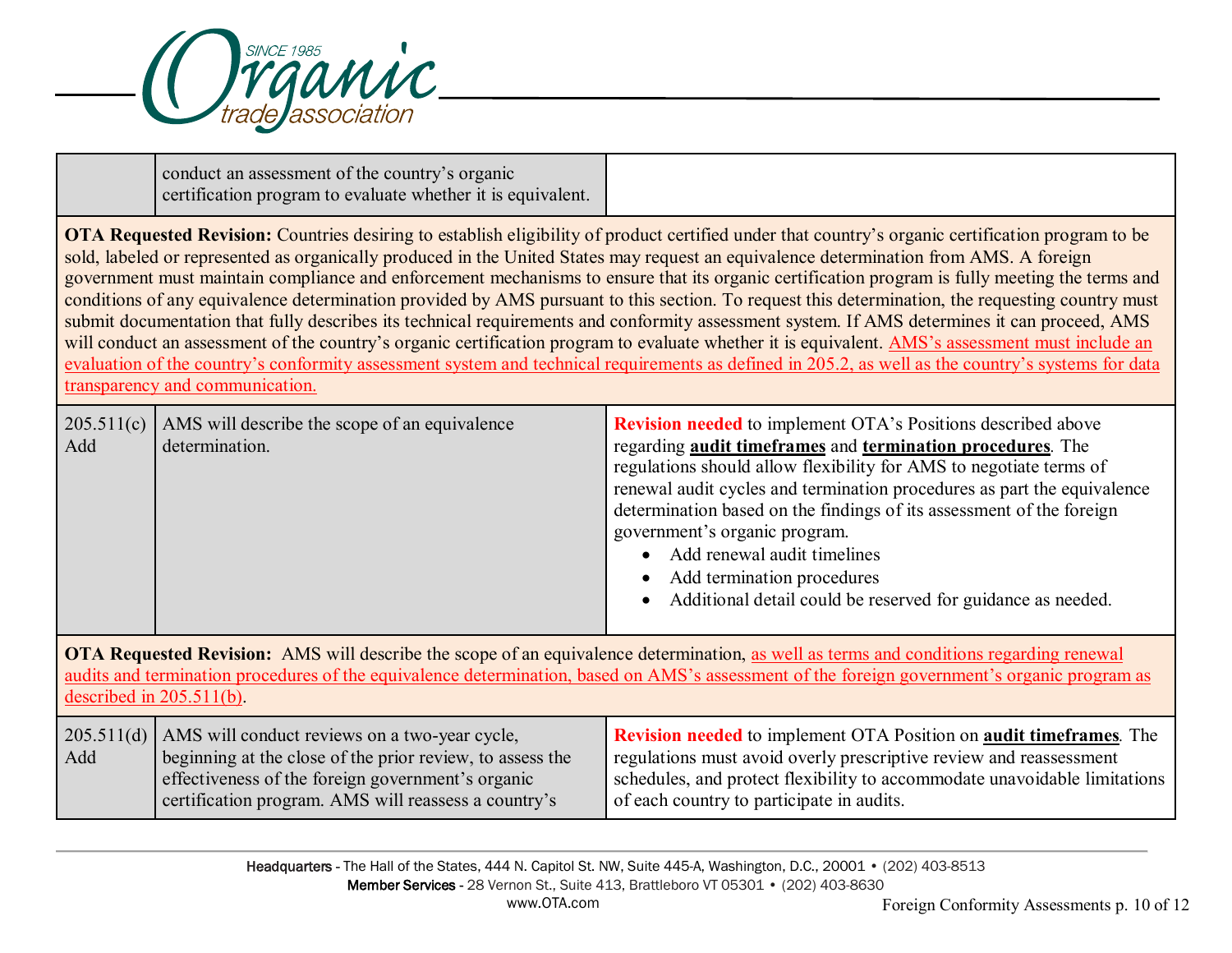

|                                                                                                                                                                                                                                                                                                                                                                                                                                                                                                                                                                                                                                                                                                                                                                                                                   | organic certification program that AMS has recognized as<br>equivalent every five years to verify that the foreign<br>government's technical requirements and conformity<br>assessment program continue to be at least equivalent to<br>the requirements of the Act and the regulations of this<br>part, and will determine whether the equivalence<br>determination should be continued.                                                                                                                                    | Remove prescriptive timelines.<br>$\bullet$<br>Add requirement to comply with renewal terms of the<br>arrangement, which we recommend to be negotiated during the<br>equivalency determination based on AMS's assessment of the<br>foreign government's organic program (see OTA Requested<br>Revision at $\S205.511(c)$ above)<br>Add allowance for AMS to amend scope of termination the<br>equivalence determination based on the outcome of audits.                                                                                                     |  |  |
|-------------------------------------------------------------------------------------------------------------------------------------------------------------------------------------------------------------------------------------------------------------------------------------------------------------------------------------------------------------------------------------------------------------------------------------------------------------------------------------------------------------------------------------------------------------------------------------------------------------------------------------------------------------------------------------------------------------------------------------------------------------------------------------------------------------------|------------------------------------------------------------------------------------------------------------------------------------------------------------------------------------------------------------------------------------------------------------------------------------------------------------------------------------------------------------------------------------------------------------------------------------------------------------------------------------------------------------------------------|-------------------------------------------------------------------------------------------------------------------------------------------------------------------------------------------------------------------------------------------------------------------------------------------------------------------------------------------------------------------------------------------------------------------------------------------------------------------------------------------------------------------------------------------------------------|--|--|
| OTA Requested Revision: AMS will conduct reviews on a two-year eyele, beginning at the close of the prior review, to assess the effectiveness<br>of the foreign government's organic certification program. AMS will reassess a country's organic certification program that AMS has recognized<br>as equivalent every five years to verify that the foreign government's technical requirements and conformity assessment program continue to be at<br>least equivalent to the requirements of the Act and the regulations of this part, and will determine whether the equivalence determination should be<br>continued. AMS will comply with the renewal terms and conditions of the equivalence determination. Audit findings may cause AMS to amend<br>the scope or terminate the equivalence determination. |                                                                                                                                                                                                                                                                                                                                                                                                                                                                                                                              |                                                                                                                                                                                                                                                                                                                                                                                                                                                                                                                                                             |  |  |
| 205.511(e)<br>Add                                                                                                                                                                                                                                                                                                                                                                                                                                                                                                                                                                                                                                                                                                                                                                                                 | AMS may terminate an equivalence determination if the<br>terms or conditions established under the determination<br>are not met; if AMS determines that the country's<br>technical requirements and/or conformity assessment<br>program are no longer equivalent; if AMS determines that<br>the foreign government's organic control system is<br>inadequate to ensure that the country's organic<br>certification program is fully meeting the terms and<br>conditions under the determination; or for other good<br>cause. | <b>Revision needed</b> to implement OTA Position on <b>termination</b><br>procedures.<br>Add requirement to comply with terminations terms of the<br>arrangement, which we recommend to be negotiated during the<br>equivalency determination based on AMS's assessment of the<br>foreign government's organic program (See OTA Requested<br>Revision at $\S205.511(c)$ above)<br><b>Revision needed</b> clarify proposed rule text.<br>Remove subjective wording ("good" is too subjective; AMS<br>$\bullet$<br>should be able to terminate for any cause) |  |  |